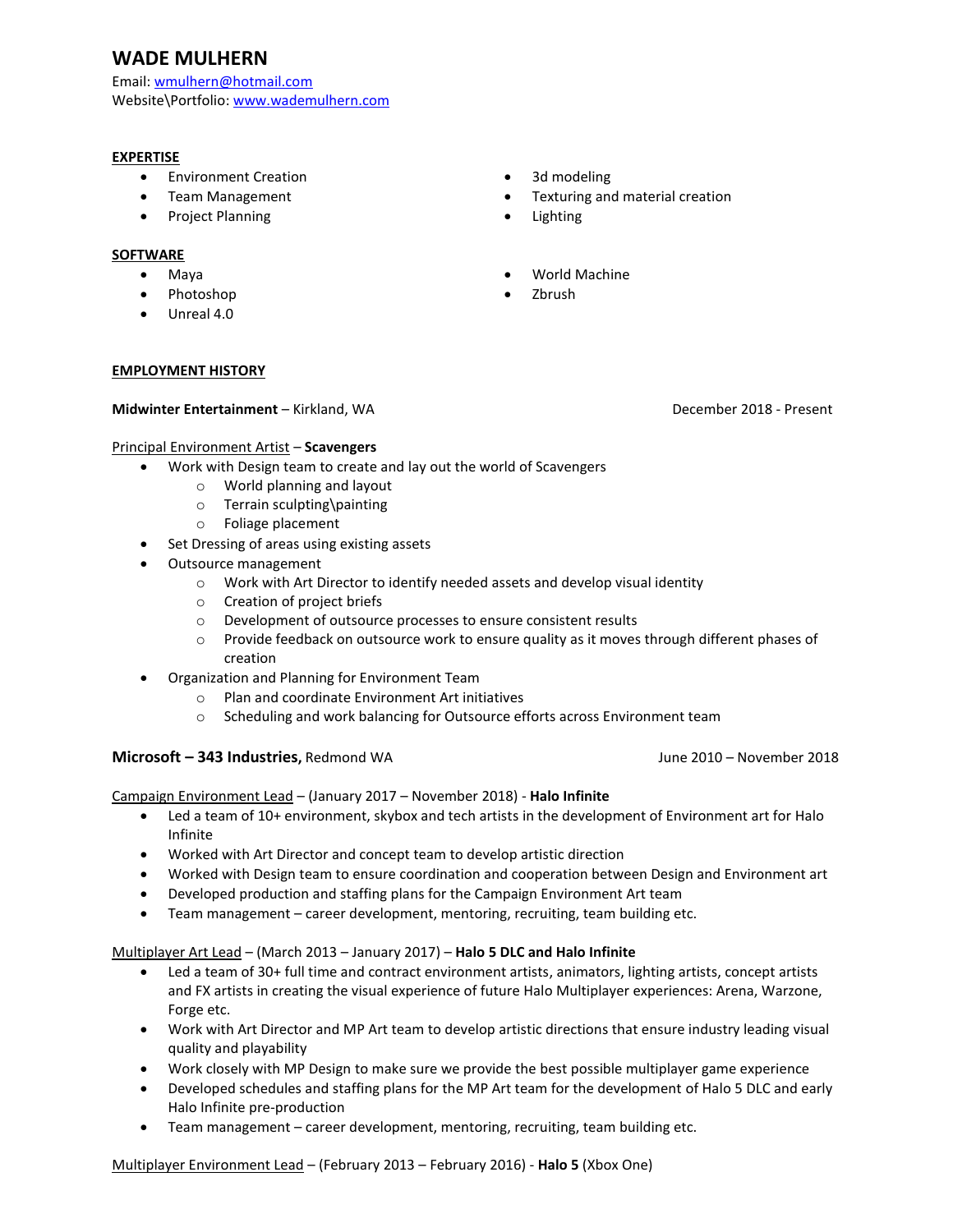- Led a team of 20+ full time and contract environment artists in creating environment art assets for all areas of Halo Multiplayer: Arena, Warzone, Big Team Battle, Forge etc.
- Work with Art Director, Concept Team and MP Environment Art team to develop artistic directions that ensure industry leading visual quality and playability
- Work closely with MP Design and MP Environment Art team to make sure we provide the best possible multiplayer game experience
- Work with designers and programmers to develop new Halo 5 Forge environment systems, visual standards and assets
- Worked with designers and artists to develop systems and assets for Halo 5 Forge.
- Successfully developed a sustainable (minimal crunch) process to build MP maps with a focus around art and gameplay
- Worked with production team to develop schedules and staffing plans for the MP Environment over the development process of Halo 5
- Team management career development, mentoring, recruiting, team building etc.

#### Mission Lead – (October 2010 – January 2013) - **Halo 4** (Xbox 360)

- Led a team of between 5-6 Environment artists in creation of two levels (*Forerunner* and *Midnight*) for Halo 4.
- Worked closely with Designers to create the level layouts and ensure the best player experience
- Developed "beauty corners" to help establish look and feel as well as set the bar for visual quality
- Created textures, materials and assets used in creation of levels
- Level lighting
- Assured my levels were optimized, memory efficient and bug free
- Career managed 4 environment artists monthly 1:1 career meetings, writing yearly reviews etc.

#### **Sony Computer Entertainment of America, Santa Monica, CA June 2006 – April 2010**

Senior Environment Artist (April 2007 – May 2010) - *God of War III* (PS3)

- Created environments according to layouts developed by Design department
- Modeled and textured (normal, color, spec color and gloss etc.) assets to populate environments
- Lit levels using baked and dynamic techniques
- Worked with design department to continually improve player experience
- Assured levels were optimized according to guidelines set up the Programming department
- Assisted with visual FX when necessary

#### Cinematic FX\Environment Artist (June 2006 - March 2007) - *God of War II* (PS3)

- Created and implemented visual FX using various methods (Particle FX, texture\geometry tricks, posteffects etc.) for 17 separate cinematic sequences
- Addressed any cinematic environment art needs
- Debugged any technical issues that arose with cinematic sequences during development
- Rendered all final frames

### **Ubisoft - Wolfpack Studios,** Austin, TX **February 2006 – May 2006** - May 2006

#### Senior Environment Artist\Particle Effects Artist - *Unreleased Might and Magic MMO* (PC)

- Worked with designers and programmers to develop environments for a next-gen MMO using Unreal Engine 3.0
- Creation and implementation of particle effect systems for a next–gen MMO using the Cascade system in Unreal Engine 3.0

## **Microsoft Game Studios - Digital Anvil, Austin, TX <b>Camber 2000 - January 2006** - January 2006

#### Environment Artist - *Project Enwor* (Xbox360) - Unreleased

Worked with designers and programmers to develop advanced systems to allow streaming of highly detailed, "next-generation" terrain in a 900 sq. km world

#### Level Architect - *Project Lonestar* (Xbox360) – Unreleased

• Conceived, designed and constructed the environments for the game's single-player mode